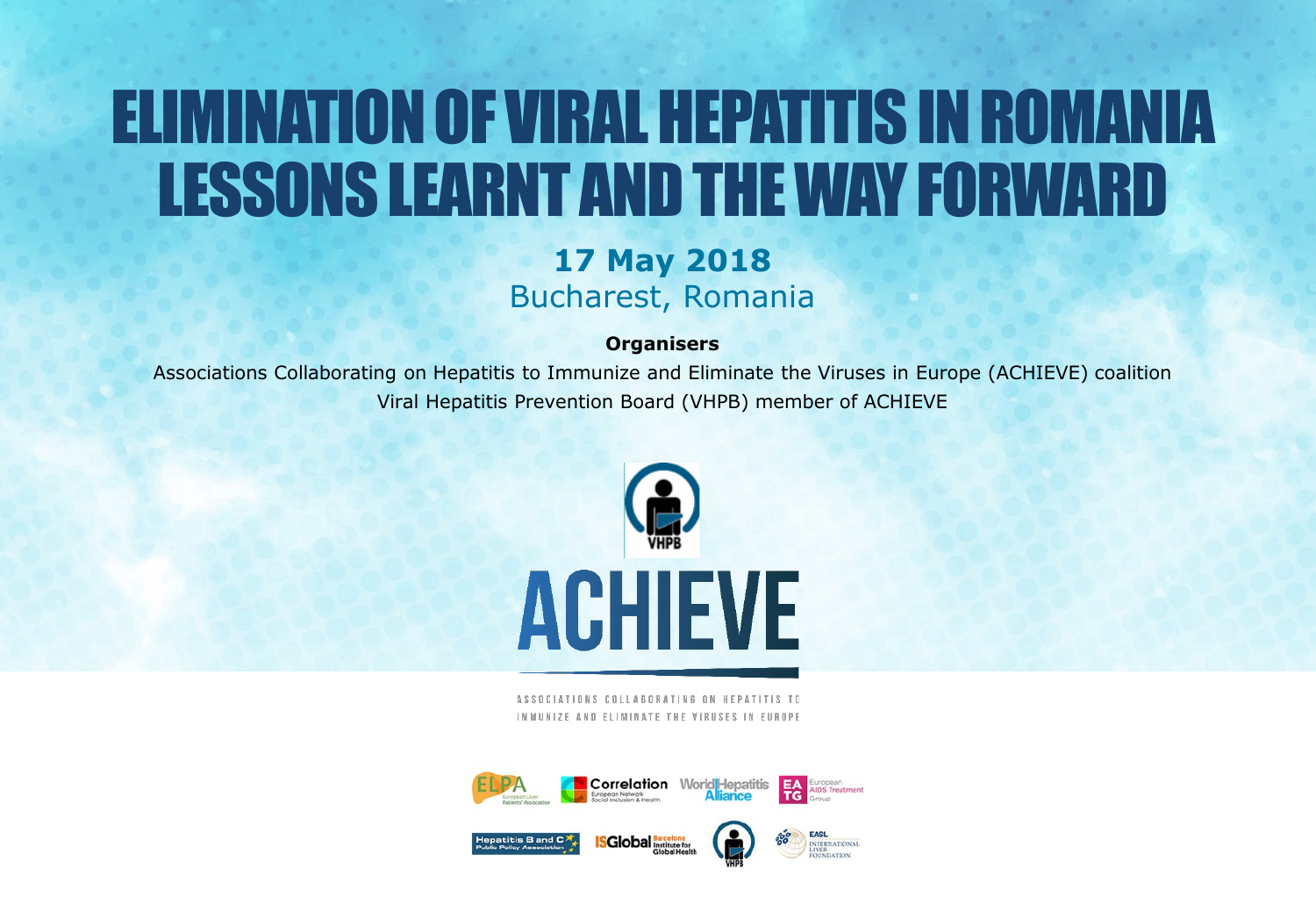# OPENING & OBJECTIVES

Session 1



ASSOCIATIONS COLLABORATING ON HEPATITIS TO INNUNIZE AND ELIMINATE THE VIRUSES IN EUROPE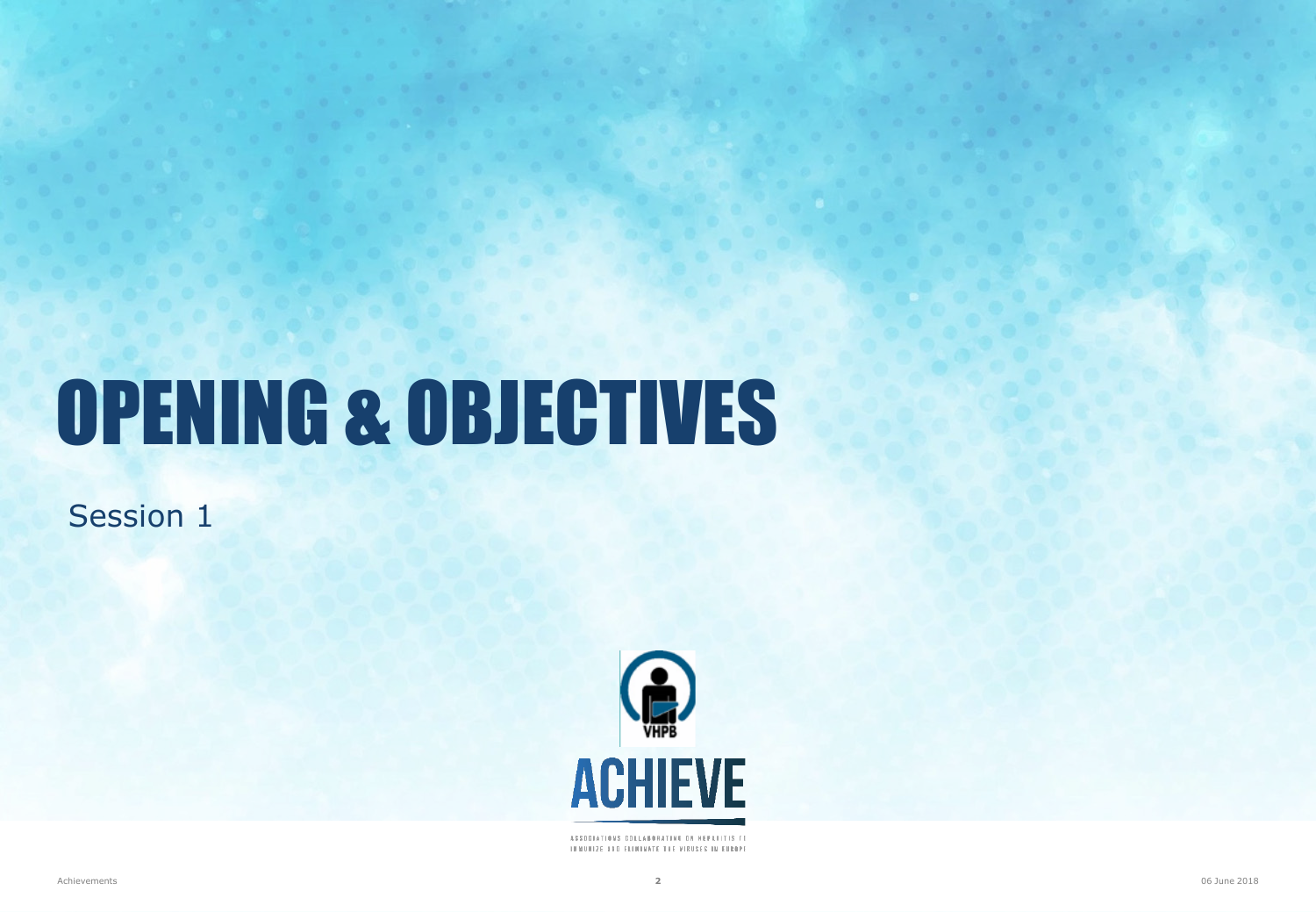## SESSION 1: OPENING & OBJECTIVES



Workshop objectives:

- Provide an overview of the current viral hepatitis situation in Romania: surveillance systems, epidemiology, screening, burden, prevention and the cascade of care
- Discuss the development and implementation of a National hepatitis plan
- Assess the need to achieve the goal of eliminating viral hepatitis as a major public health threat by 2030 as set out in the WHO Global Strategy and WHO Europe Action Plan, building on the UN Sustainable Development Goals' (SDG) commitments
- Discuss the support Romania can give to the EU in achieving the WHO targets in view of the upcoming Romanian Council Presidency in the first half of 2019
- Identify successes, issues and barriers to overcome, and the way forward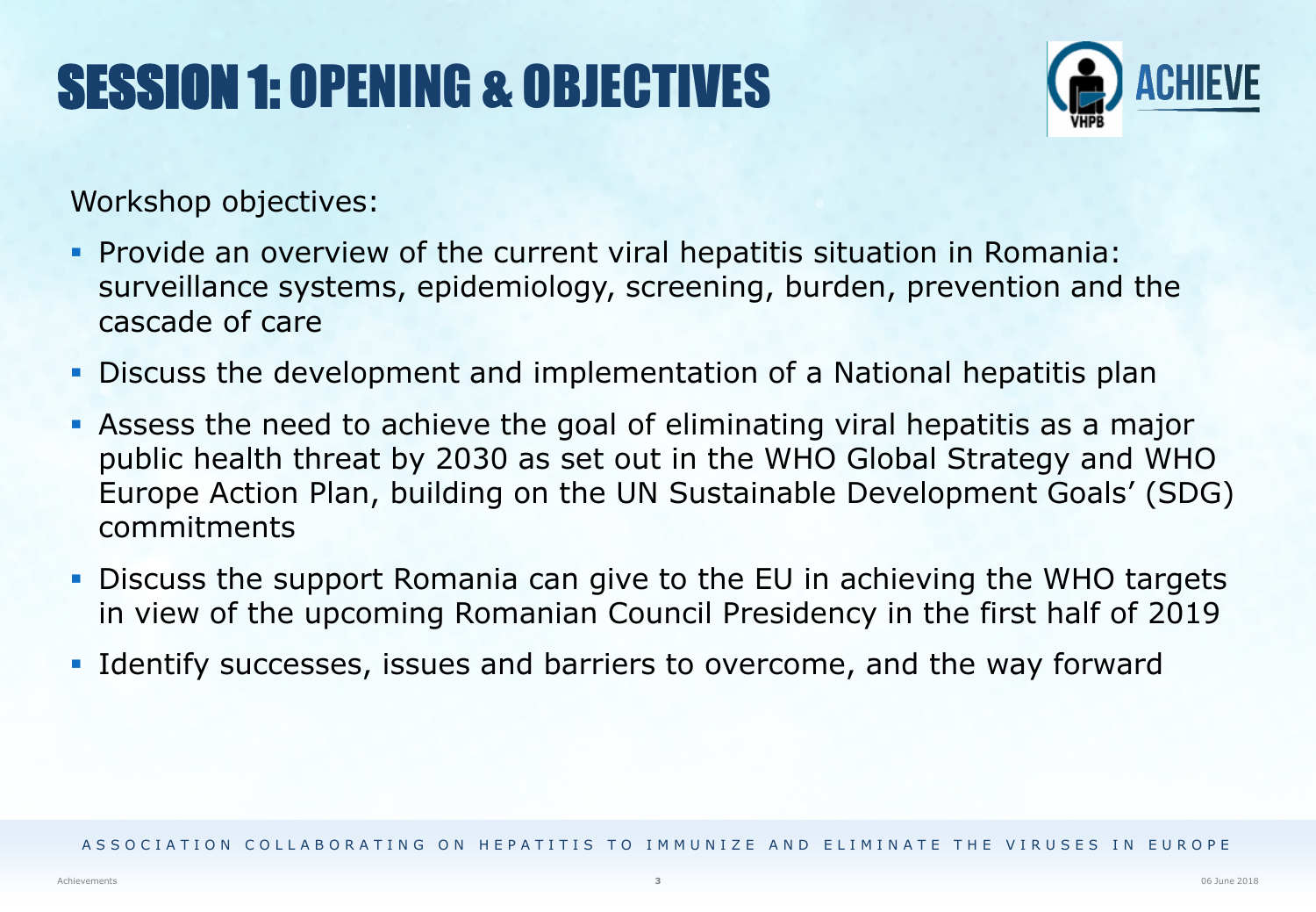## THE HEALTH CARE SYSTEM IN ROMANIA

Session 2



ASSOCIATIONS COLLABORATING ON HEPATITIS TO IMMUNIZE AND ELIMINATE THE VIRUSES IN EUROPE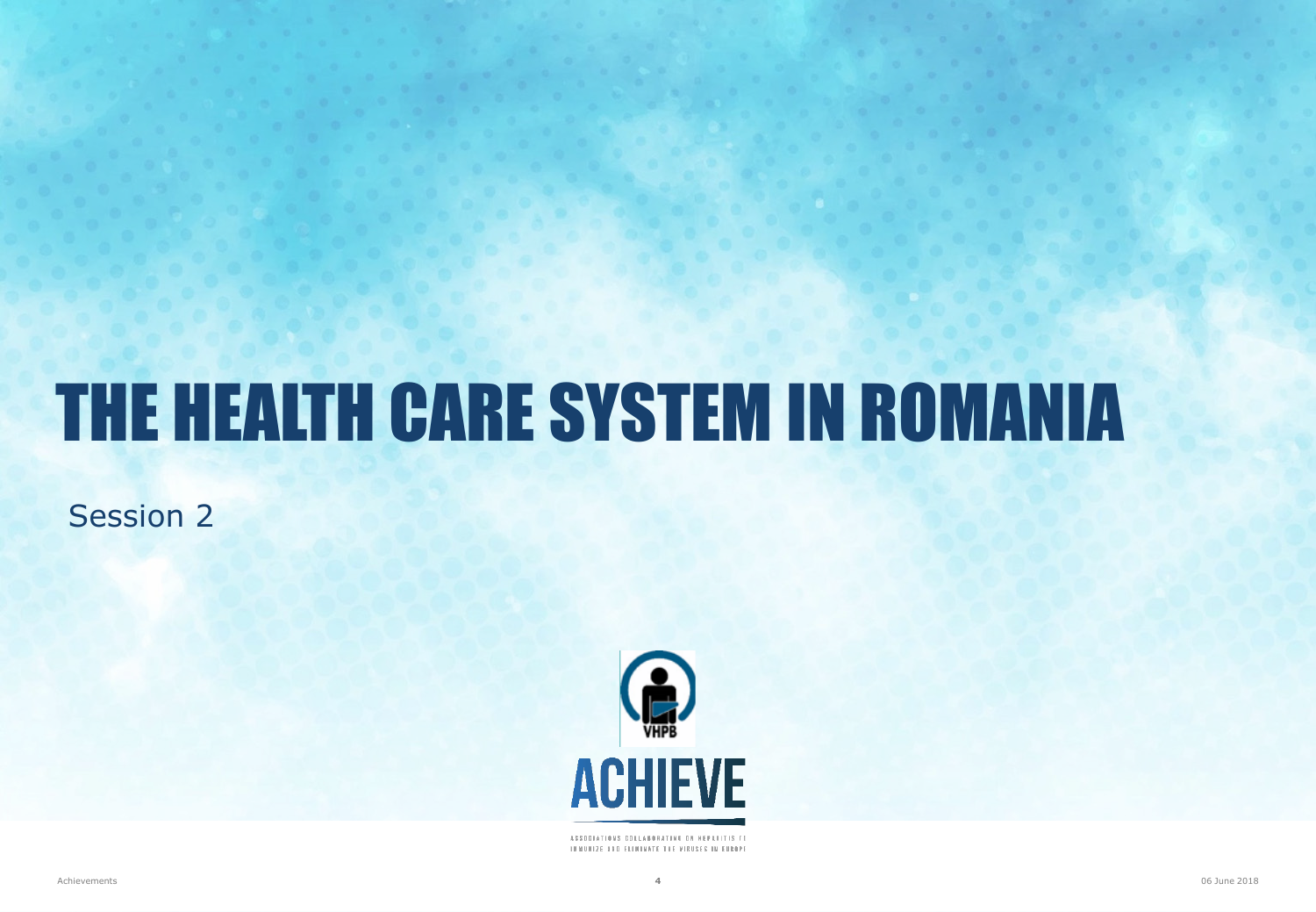#### SESSION 2: THE HEALTH CARE SYSTEM IN ROMANIA



- National health insurance house: most appropriate coverage for the Romania population
- Social insurance system is co-funded by MoH and increasingly by active population
- Health expenditure is the lowest of the EU (557\$)
- Life expectancy is the lowest (6 years lower than the EU average) in EU and 20% poverty rate
- 35% of population not insurance (e.g.: homeless, unemployed)
	- Basic healthcare package (including prevention, diagnosis and treatment of chronic diseases and during pregnancy, emergency care) available for all
- Shift in population demographic with a reduced younger population and increase in the elderly,
	- creates increased pressure on funding of healthcare in the future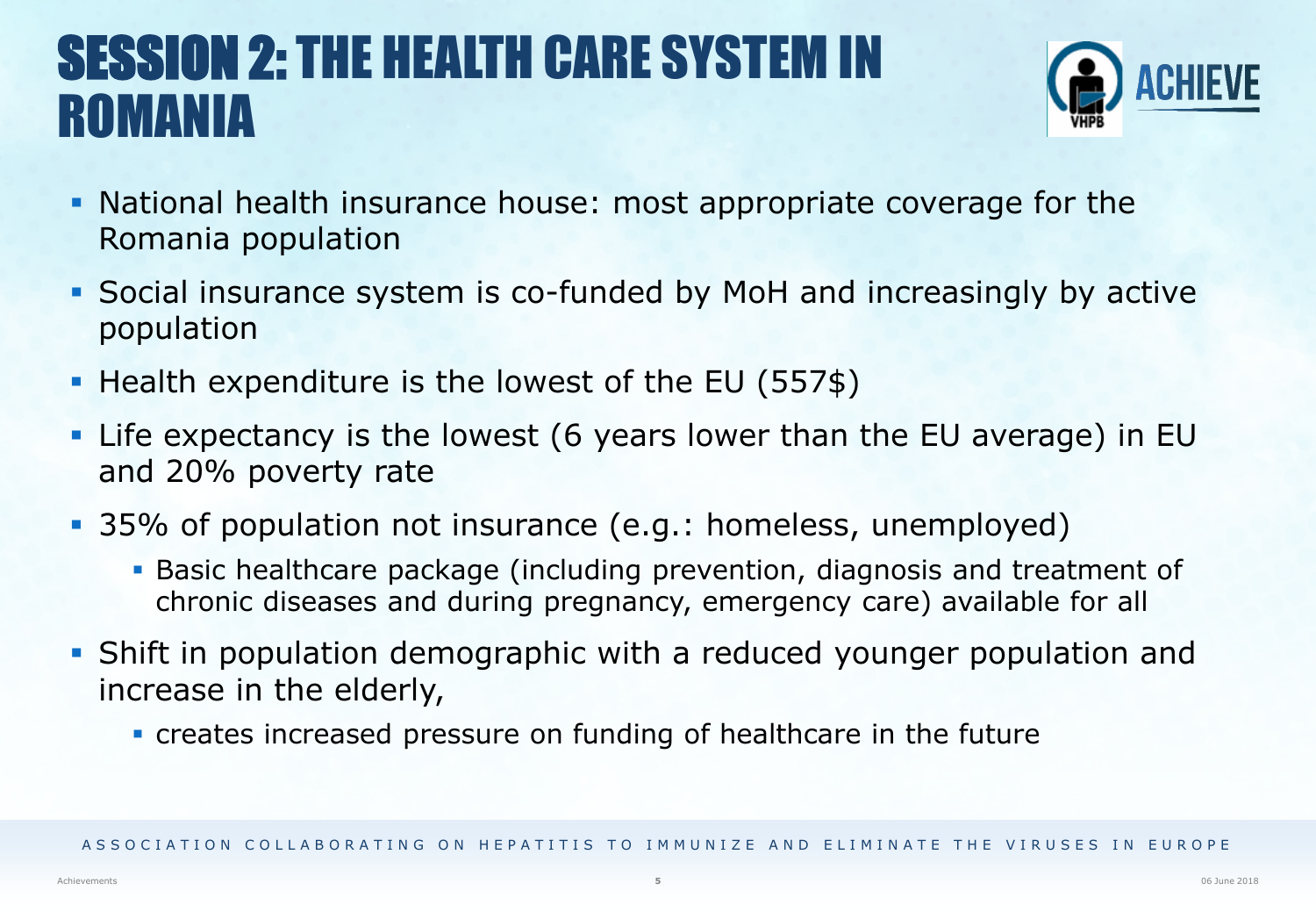## CURRENT HEPATITIS SITUATION

Session 3



ASSOCIATIONS COLLABORATING ON HEPATITIS TO INNUNIZE AND ELIMINATE THE VIRUSES IN EUROPE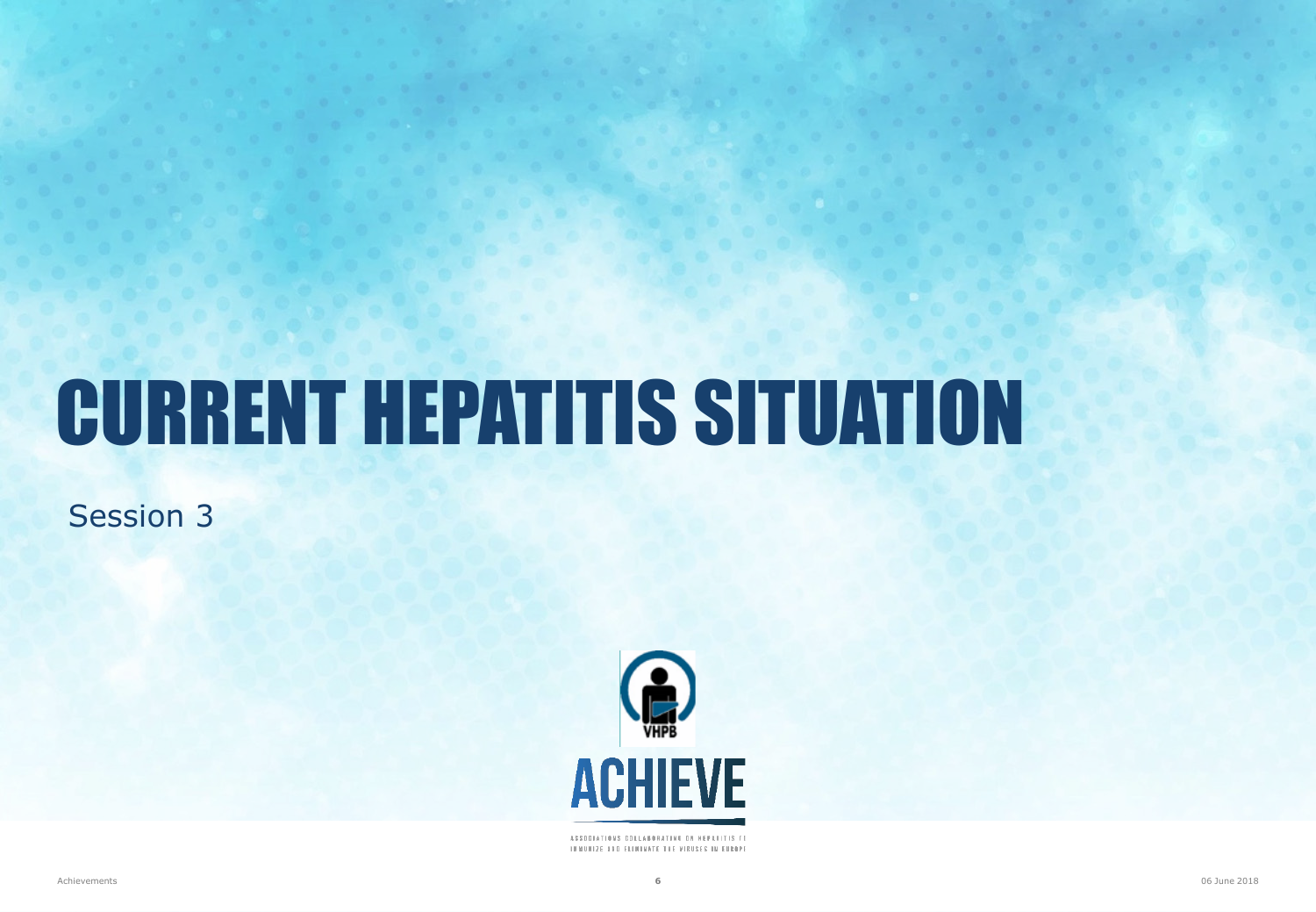#### OVERVIEW OF SURVEILLANCE SYSTEM AND THE EPIDEMIOLOGY OF HEPATITIS B & C



- New Governmental Decisions for case identification and surveillance
	- National surveillance (hospital based system limited to acute cases)
- Overall decrease in incidence for HBV and HCV with some variation year on year with HCV. Questions were raised about **quality of data**
- Need to capture chronic cases and **problems of under-reporting** of acute and chronic HBV & HCV
- Acute HBV surveillance shows existence of two cohorts
- Earlier than 1990, nosocomial transmission is seen as the most common route for transmission for HBV and HCV / but **other risk factors** (e.g.: IDUs) **might be hidden**
- **Implementation** of a **robust quality monitoring system** is critical **first step to eliminate HBV and HCV**

ASSOCIATION COLLABORATING ON HEPATITIS TO IMMUNIZE AND FIIMINATE THE VIRUSES IN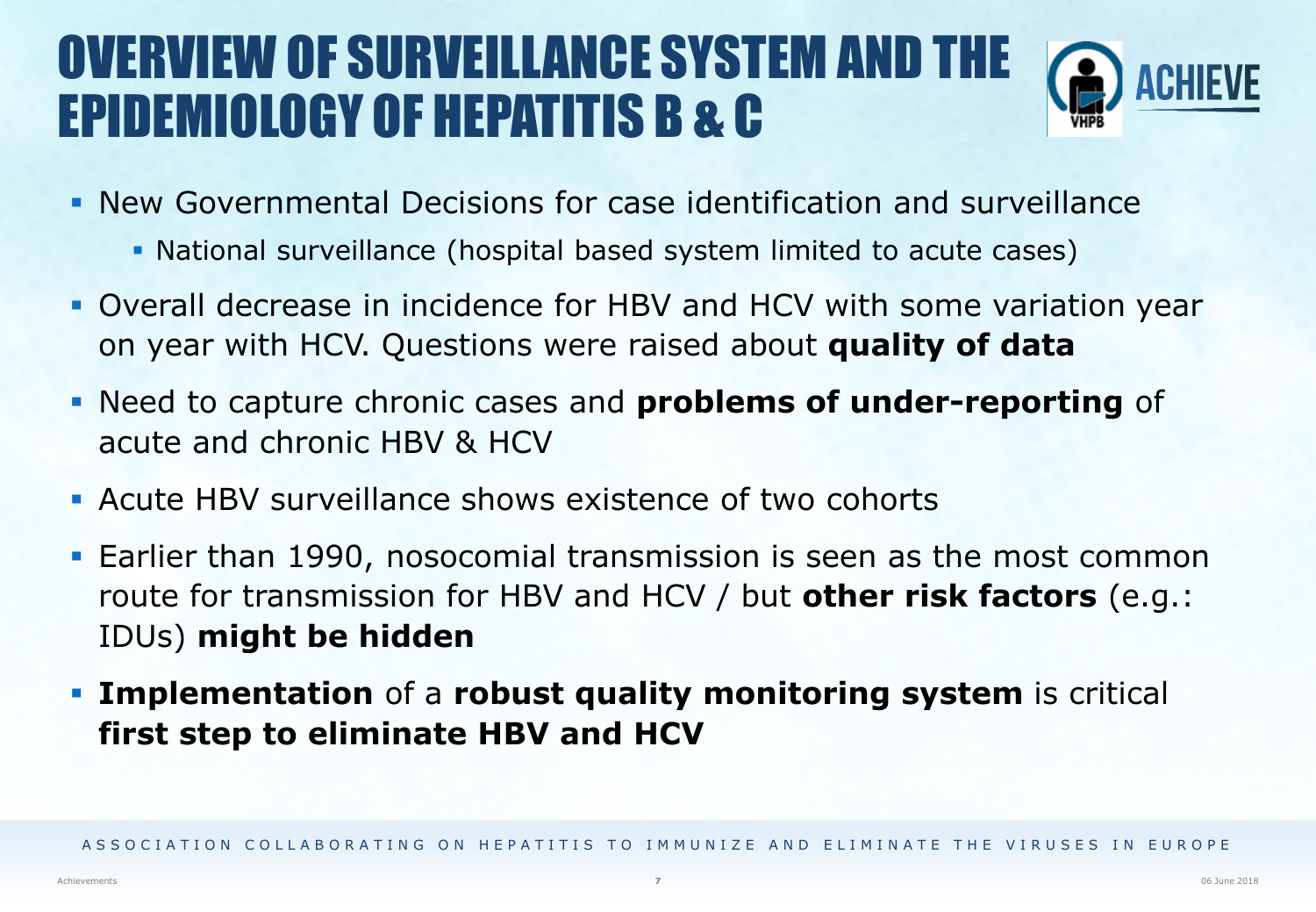### DISEASE BURDEN IN ROMANIA



- Sero-prevalence data confirmed high HBsAg  $+$  (4-7.7%) as well as Anti- $HCV$  Ab  $+$  (3.3-5.6%)
- **HCV-RNA is 1.9% (confirmed HCV infections)**
- Northern part of Romania: hotspots of >8% anti-HCV Ab+ / so regional variation can be significant (both 'hospital personnel' and 'in the street campaign')
- Still need for improved disease awareness for both HBV and HCV
- GP are seen to hold a key role in the future testing in their registered population

ASSOCIATION COLLABORATING ON HEPATITIS TO IMMUNIZE AND FIIMINATE THE VIRUSES IN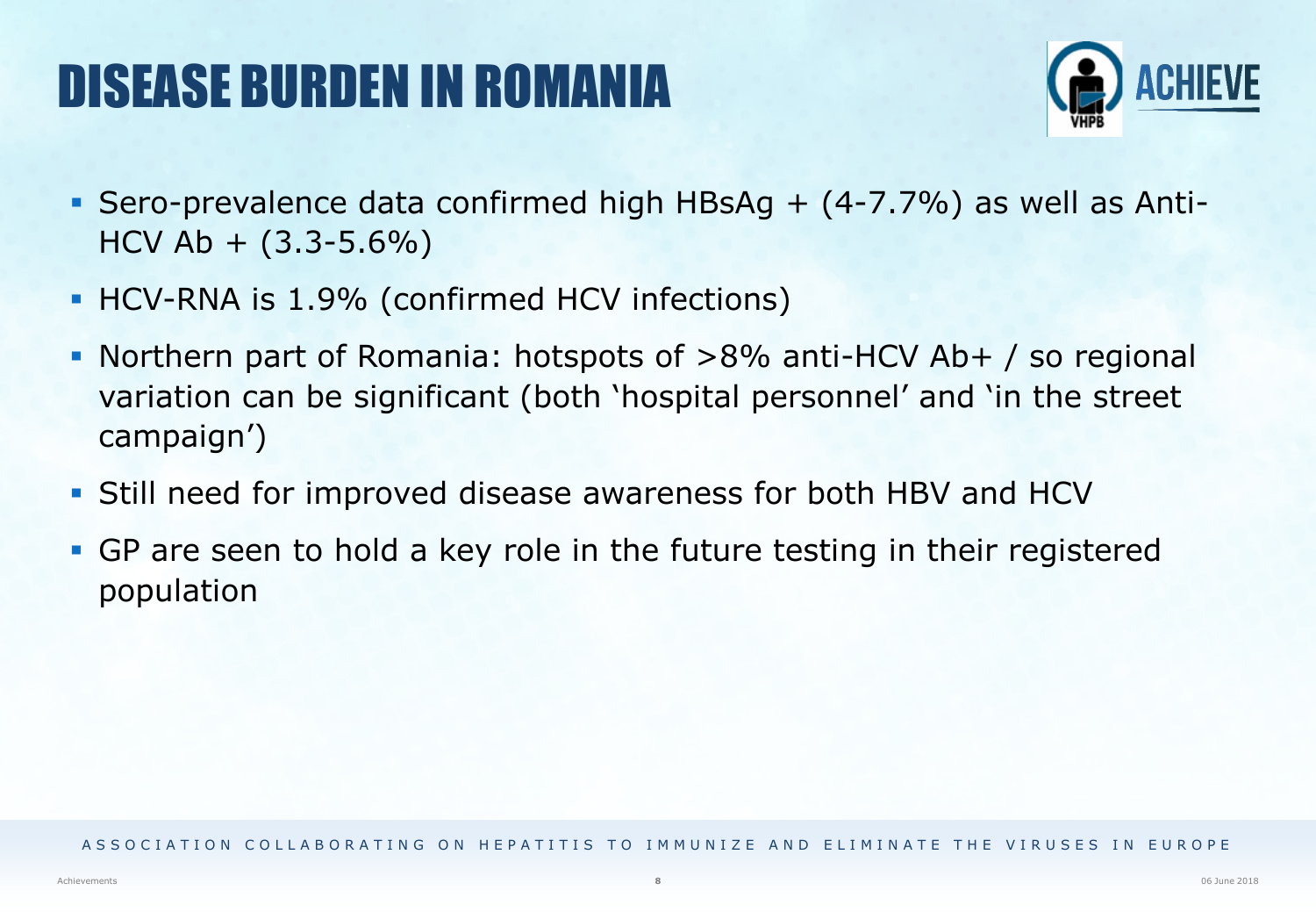### HEPATITIS IN RISK GROUPS



- Very high prevalence of HCV in IDUs, low/medium HBV, and increasing prevalence of HIV (starting in 2011)
- Typical profile of IDUs: 89% young male mean 29-35 yr (mean 27) , unemployed, low level of education
- **Increase in co-infection of HIV and/ Or HBV in HCV population from 2011**
- **Increasing tendency of local networks of HIV and HCV transmission shown** by phylogenetic cluster analysis
- **HIV/HCV** clinical implications: access to treatment is very difficult, very low adherence. Emerge of new genotype and subtype requiring carefully surveillance as potentially resistant strain to therapy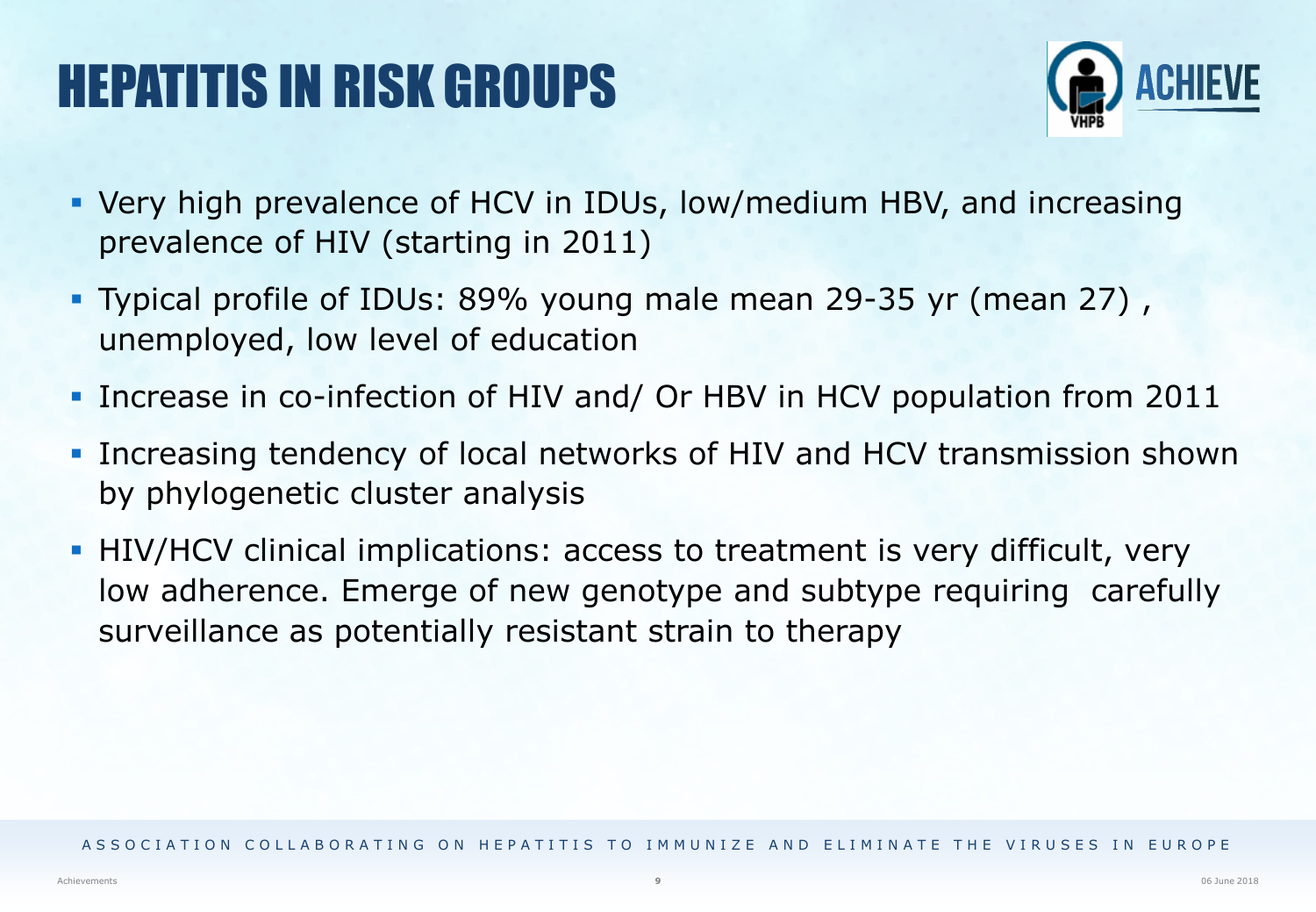## PREVENTION AND CONTROL OF VIRAL HEPATITIS

Session 4



ASSOCIATIONS COLLABORATING ON HEPATITIS TO INMUNIZE AND ELIMINATE THE VIRUSES IN EUROPE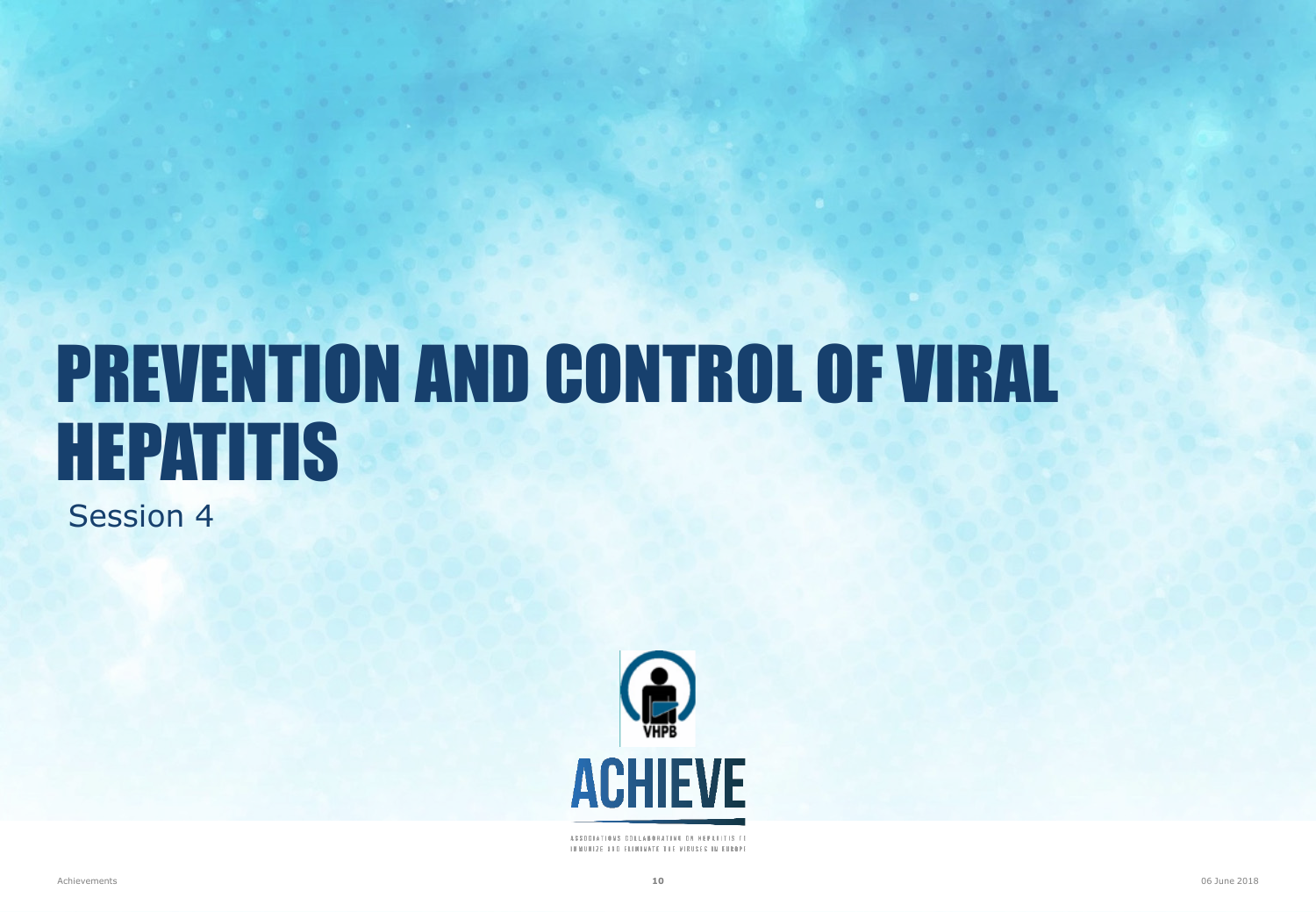## HB VACCINATION PROGRAMS IN ROMANIA



- Vaccination programme introduced in 1996 with 3 doses and now has increased to 4 doses
- In addition, programmes to 'catch up' and cover all children and adolescents
- **High coverage of vaccinations with a decrease in coverage from** 2009 due to:
	- Shortage of supply
	- **Increase in vaccine hesitancy**
- No recommendation at risk group immunization e.g.: MSM, IDUs, transplant and dialysis patient, CSW
- **Issues raised:** 
	- Not all children complete their HBV immunization programme
	- Not all pregnant women (60%) are screened
	- **Monitoring of screening programme is incomplete**
	- **Integration of data and surveillance**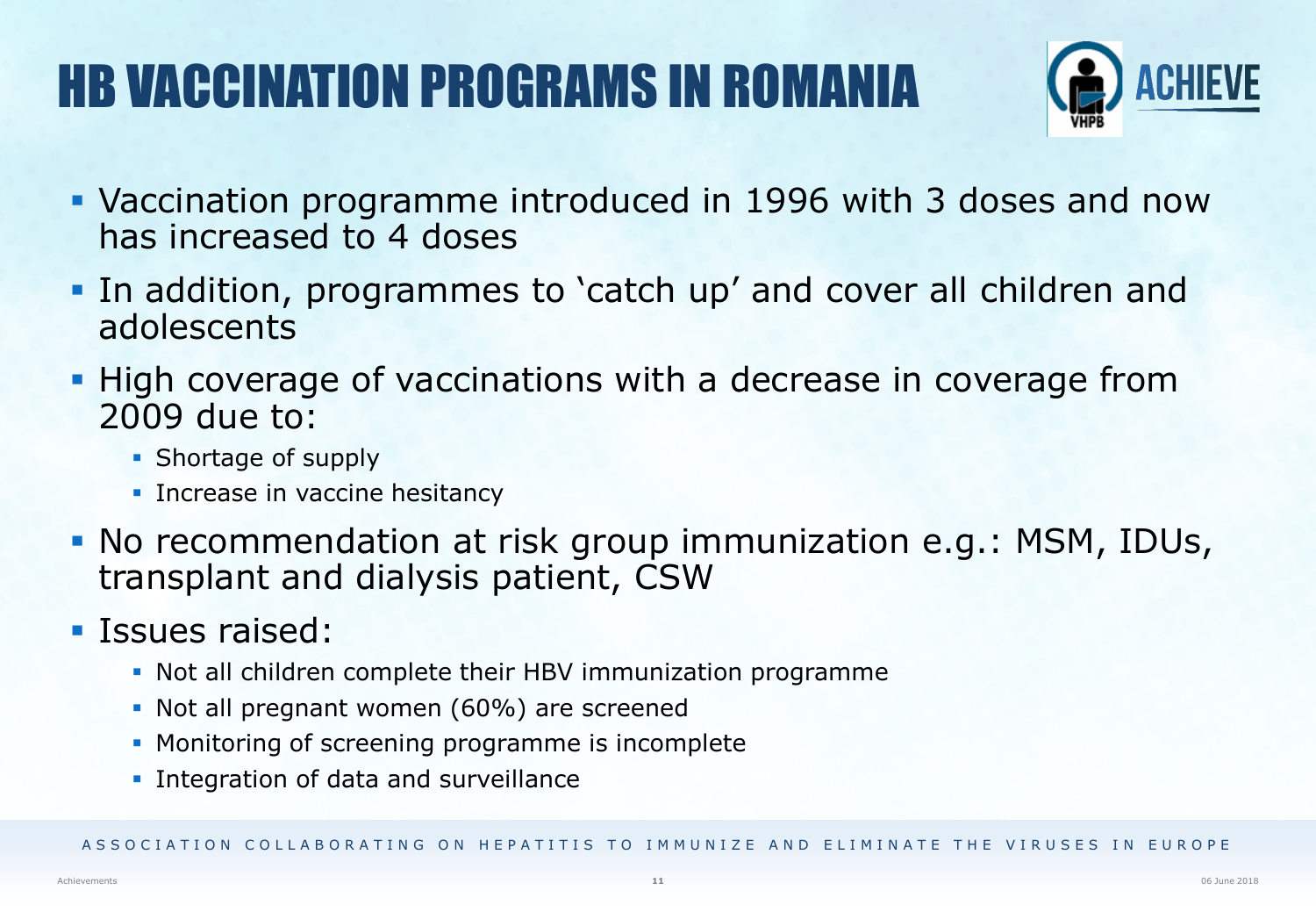### HB VACCINATION PROGRAMS IN ROMANIA



- **Impact of immunization programme:** 
	- **Incidence data shows impact of universal immunisation programme** through a continuous decrease in incidence level from 8-4%
- Timely administration of birth dose of hepatitis B vaccine and completing of infant vaccination programme continues to require attention

#### ASSOCIATION COLLABORATING ON HEPATITIS TO IMMUNIZE AND ELIMINATE THE VIRUSES IN EUROPE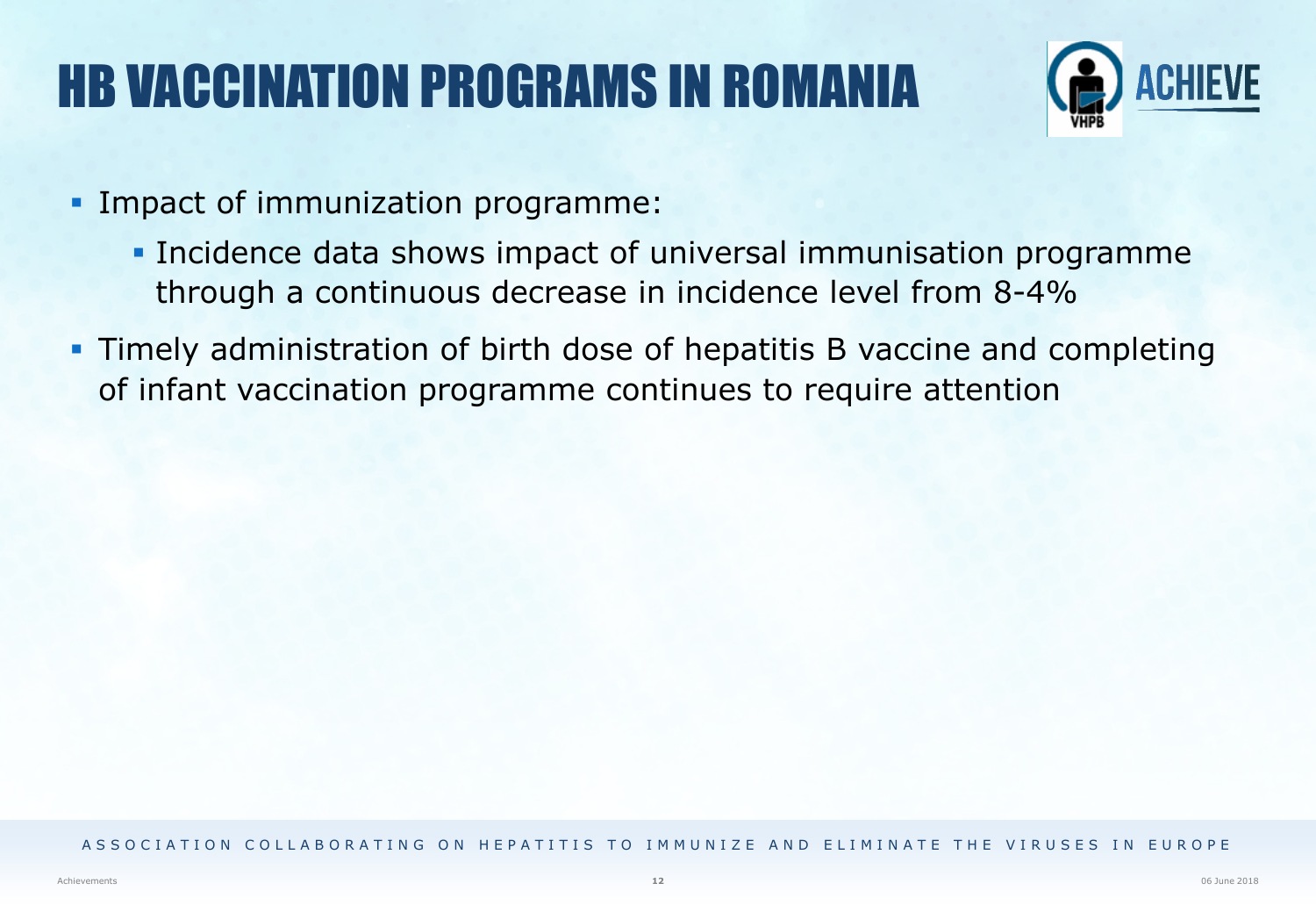## TREATMENT GUIDELINES – TREATMENT ACCESS

- **Interferon base treatment prescribed from 2003 to 2015**
- DAA treatment prescribed from 2016 to date, with an increase in indications
- Sustained optimal therapeutic response (>90%)
- **Future issues:** 
	- Cost of therapy
	- Cross-border procurement for patients not covered in national reimbursement schemes
	- Extension of indication to include F1 and F2 patients (without discrimination)
	- **Extension of use of non-invasive and inexpensive assessment methods** (Fibroscan and APRI) and number of prescribing hospitals (currently 11 hospital) to all country hospitals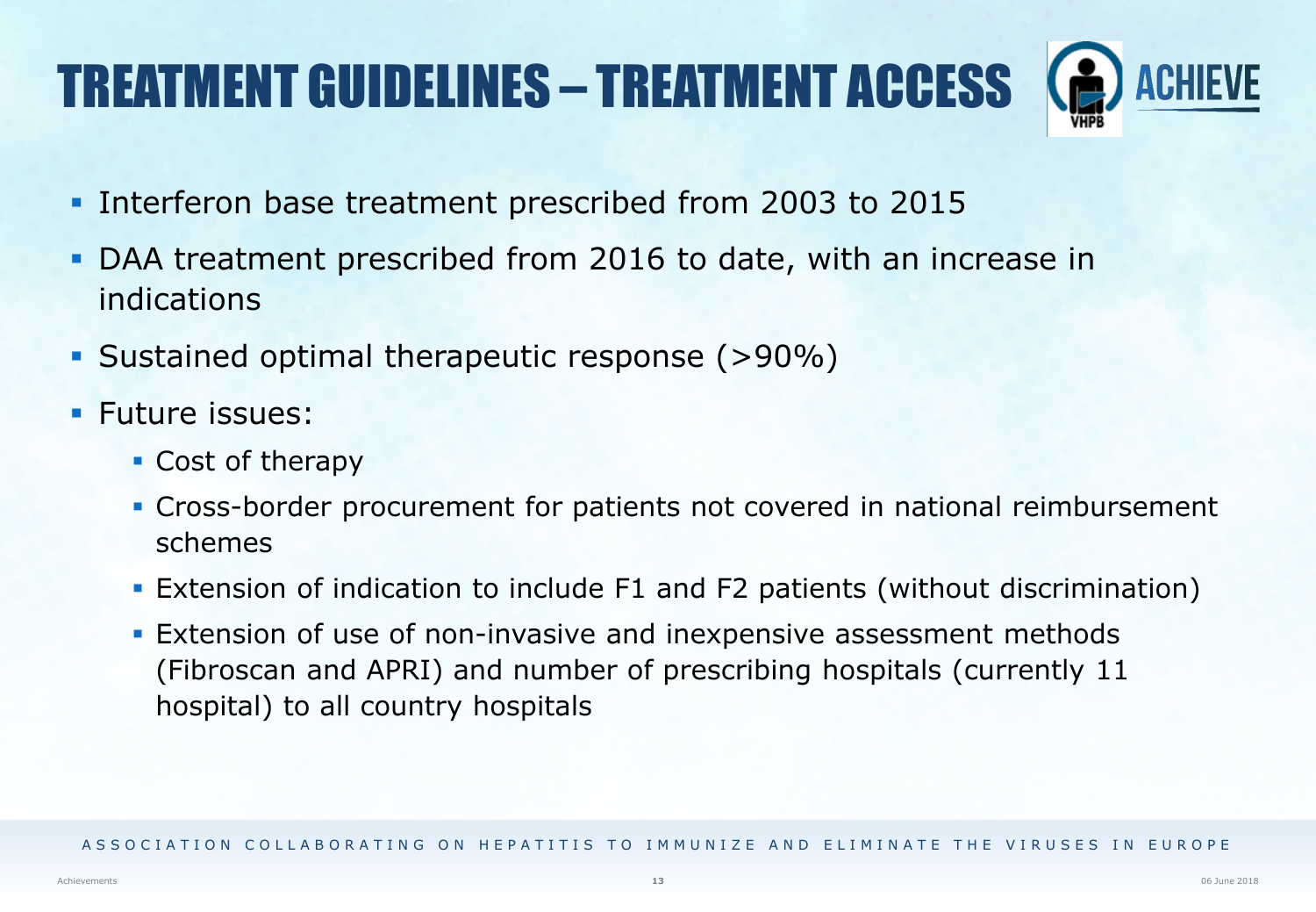#### PREVENTION AND CONTROL ACTIVITIES BY CIVIL SOCIETY AND PATIENT ORGANISATION (PO)

- Public awareness of HBV & HCV and risk of transmission needs to be raised
- Access to diagnosis and treatment for all patients without discrimination, and availability for psychological counselling support
- Identify solutions for people not covered by the national medical insurance
- Call for authorities to take into consideration a system to ensure everyone's right to healthcare services to be honored, especially when talking about infectious diseases
- Call for civil society organisations to be included in the Advisory Board for the Romania National Plan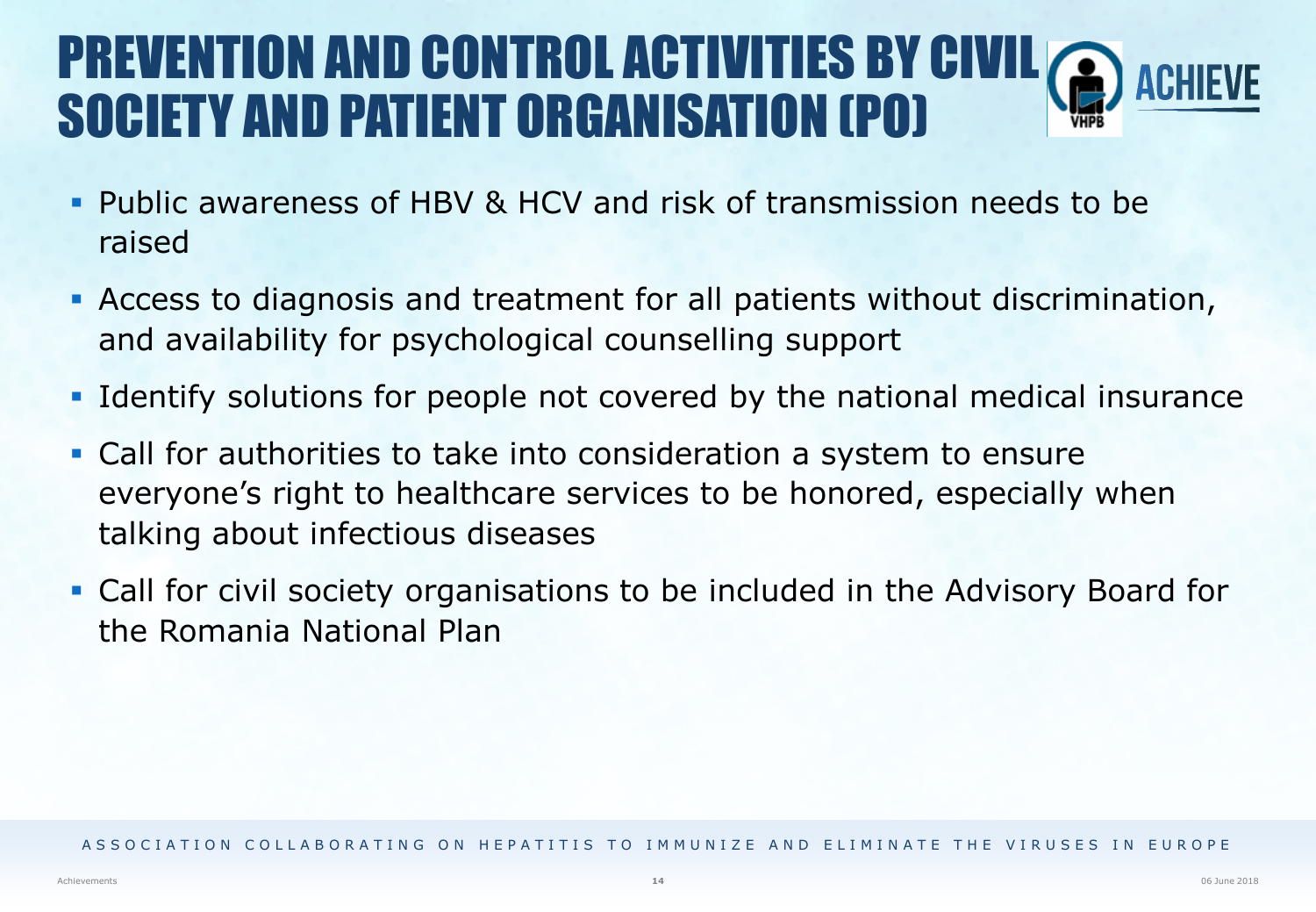## NATIONAL HEPATITIS PLAN: ROMANIA



- Romania commits to delivering the WHO goal to eliminate hepatitis by 2030, specifically to halve the new infections and testing and diagnosis available for all the populations
- **New national plan prioritises:** 
	- National epidemiological data system needs strengthening
	- **Primary prevention needs consolidation**
	- Extend HVC treatment to all patients regardless of fibrosis
- Data collected on number of people treated each year, treatment success rate, survival and complications
- Romanian Action Plan: New governance structure being developed to include:
	- Advisory Boards to coordinated with representatives
	- **Technical committee**
- **Milestones for 2018:** 
	- Costing of plan and secure funding
	- Operationalise the monitoring system;
	- **Establish the national governance structure to oversee the delivery of the action plan**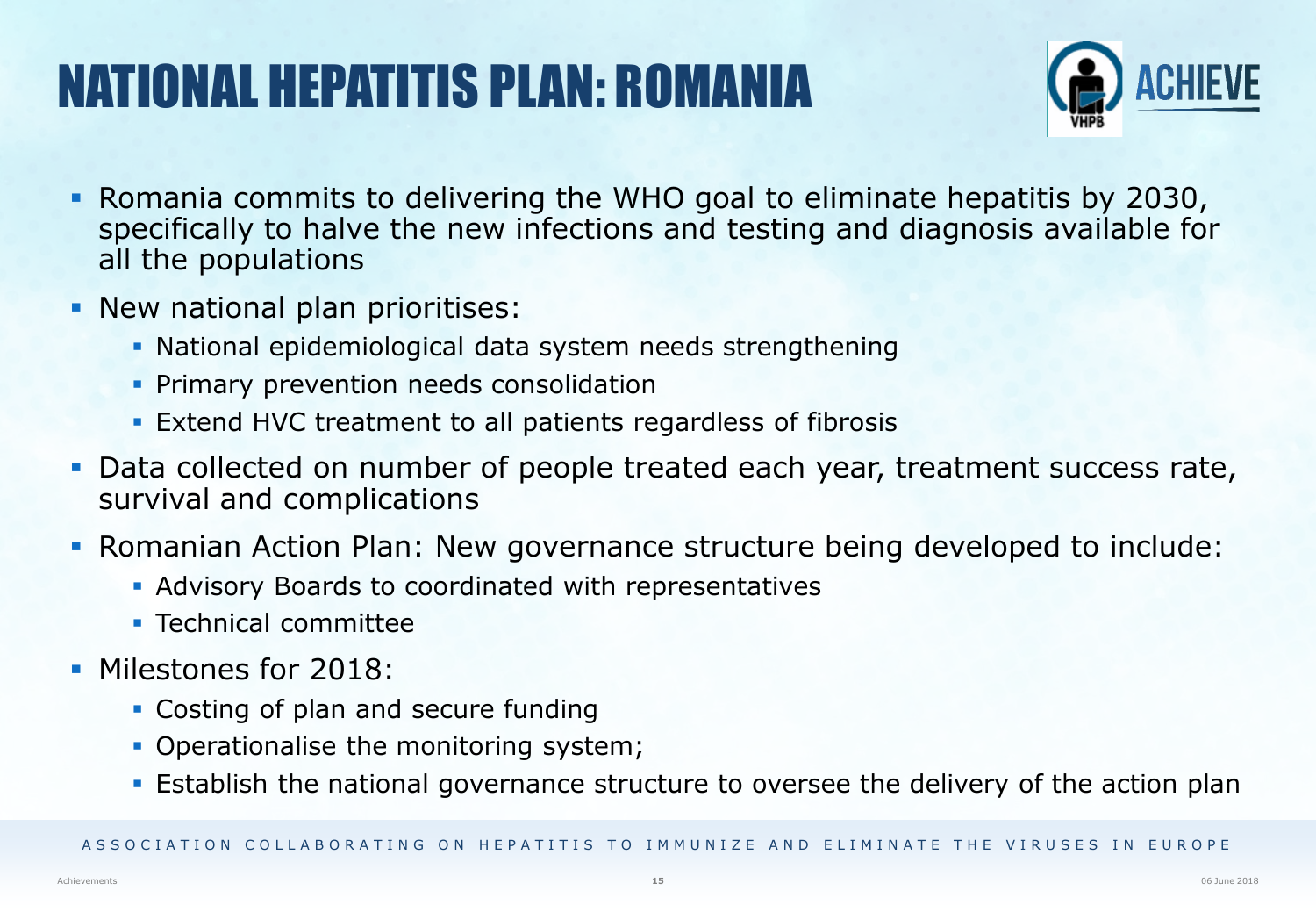## SESSION 5: WHAT ARE THE NEEDS TO ELIMINATE VIRAL HEPATITIS BY 2030

Section 5: Discussion Groups



ASSOCIATIONS COLLABORATING ON HEPATITIS TO INNUNIZE AND ELIMINATE THE VIRUSES IN EUROPE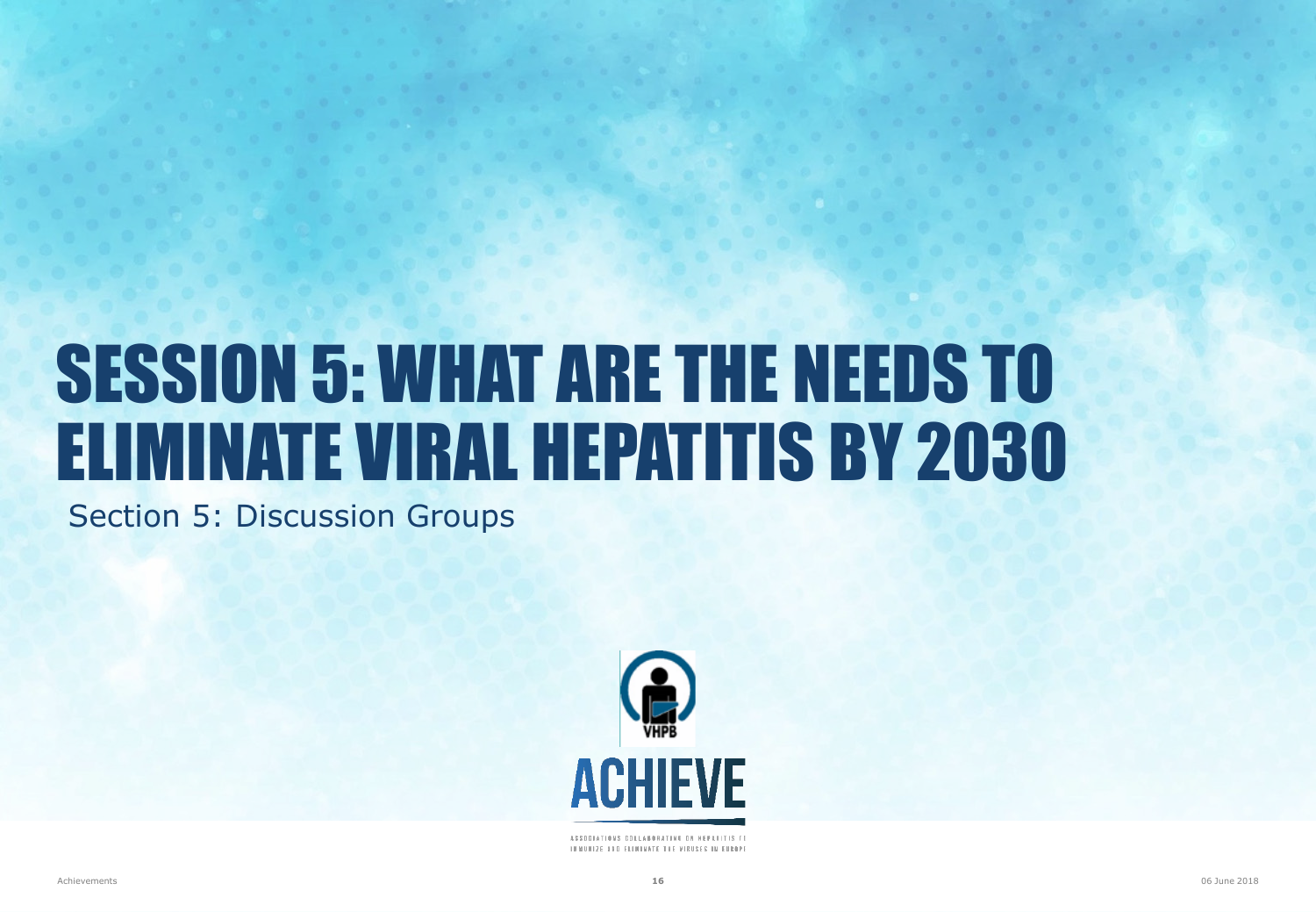## GROUP DISCUSSION FEEDBACK (1)



- Mister hepatitis to lead the implementation and monitoring of the National Hepatitis Plan
- Define concrete responsibilities (who does what who takes the lead) within the MoH and within the Advisory Board and Technical Committee
- Funding needs to be allocated
- Update epidemiology / improve quality of the data
	- Adapt the surveillance system to also include chronic hepatitis
	- **EXALLER** Link data from ID in hospitals/between hospitals
- Include testing/diagnostics and confirmation assays into the minimal insurance package
- Improve screening rate of pregnant women for hepatitis B
- **Prevent vaccine shortage**
- **Improve case finding/screening** 
	- Development of a national screening strategy and profile (risk groups, age group)
	- Education and training of GP on screening and treatment
	- Awareness among general population